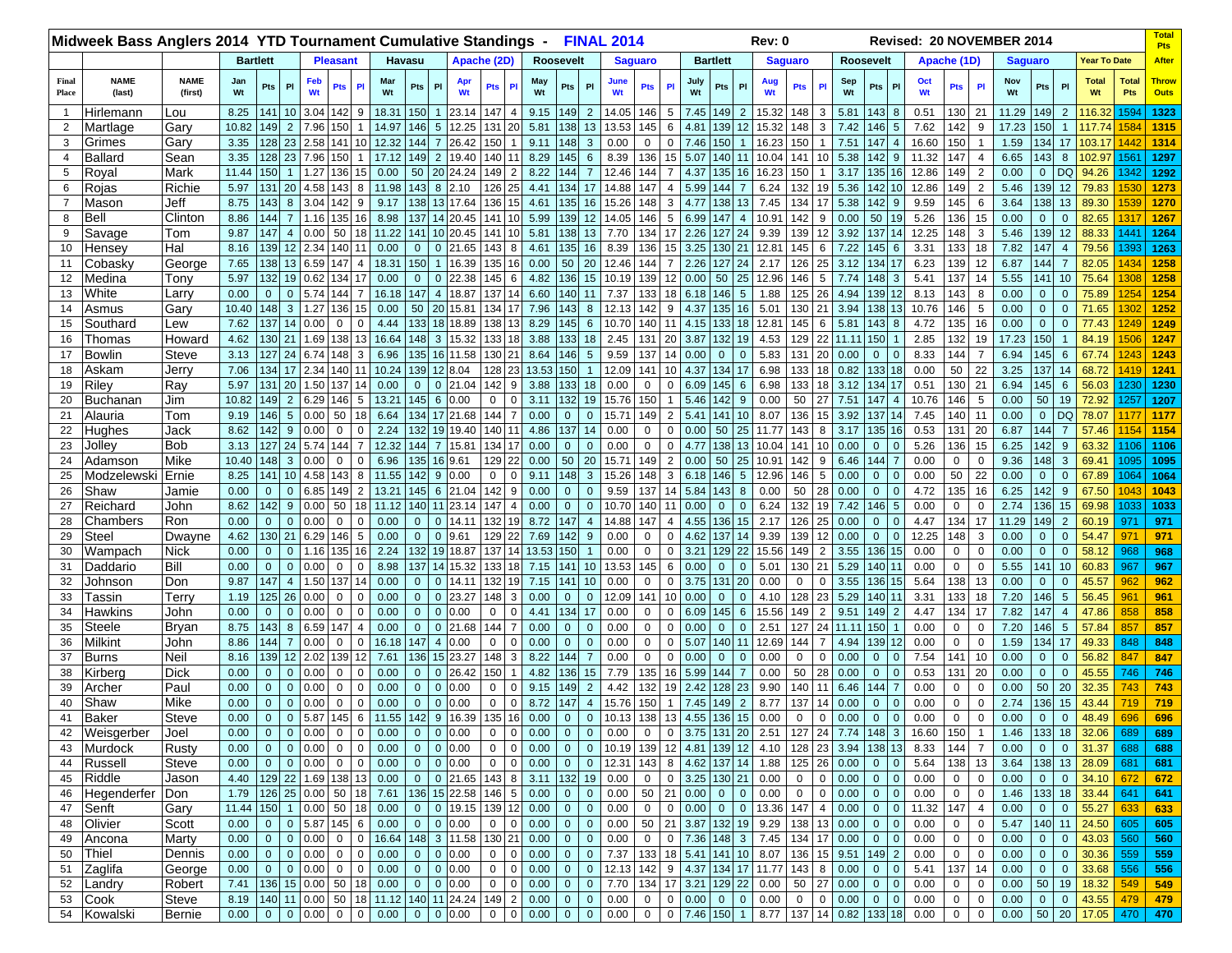|                | Midweek Bass Anglers 2014 YTD Tournament Cumulative Standings - FINAL 2014                                                 |                        |                                                  |                                                            |                        |                                              |                |                                                        |                    |                              |                               |                    |                            |                  |                 |                                                                | Rev: 0               |                |                  |               |                               |                                             |                            |                                | Revised: 20 NOVEMBER 2014 |                                  |                                  |                                |                | <b>Total</b><br><b>Pts</b>  |
|----------------|----------------------------------------------------------------------------------------------------------------------------|------------------------|--------------------------------------------------|------------------------------------------------------------|------------------------|----------------------------------------------|----------------|--------------------------------------------------------|--------------------|------------------------------|-------------------------------|--------------------|----------------------------|------------------|-----------------|----------------------------------------------------------------|----------------------|----------------|------------------|---------------|-------------------------------|---------------------------------------------|----------------------------|--------------------------------|---------------------------|----------------------------------|----------------------------------|--------------------------------|----------------|-----------------------------|
|                |                                                                                                                            |                        | <b>Bartlett</b>                                  | <b>Pleasant</b>                                            |                        | <b>Havasu</b>                                | Apache (2D)    |                                                        |                    | <b>Roosevelt</b>             |                               |                    | <b>Saguaro</b>             |                  | <b>Bartlett</b> |                                                                |                      | <b>Saguaro</b> |                  |               | <b>Roosevelt</b>              |                                             | Apache (1D)                |                                |                           | <b>Saguaro</b>                   |                                  | <b>Year To Date</b>            |                | <b>After</b>                |
| Final<br>Place | <b>NAME</b><br>(last)                                                                                                      | <b>NAME</b><br>(first) | Jan<br>Pts<br>Wt                                 | Feb<br>P<br>Pts<br>Wt                                      | Mar<br>PI<br>Wt        | Pts<br><b>PI</b>                             | Apr<br>Wt      | PI<br>Pts                                              | May<br>Wt          | Pts                          | P                             | June<br>Wt         | Pts                        | PI               | July<br>Wt      | Pts<br>PI                                                      | Aug<br>Wt            | Pts            | <b>PI</b>        | Sep<br>Wt     | Pts                           | Oct<br>PI<br>Wt                             | Pts                        | P1                             | Nov<br>Wt                 | Pts                              | PI                               | <b>Total</b><br>Wt             | Total<br>Pts   | <b>Throw</b><br><b>Outs</b> |
| 55             | Mabry                                                                                                                      | Jeff                   | 8.99                                             | 50<br>145 6 0.00                                           | 18<br>0.00             | $\mathbf{0}$<br>$\overline{0}$               | 0.00           | $\overline{0}$<br>$\mathbf 0$                          | 0.00               | $\mathbf 0$                  | $\overline{0}$                | 12.31              | 143                        | 8                | 2.42            | 128<br>23                                                      | 0.00                 | 0              | 0                | 0.00          | $\mathbf 0$                   | 0.00<br>$\Omega$                            | $\mathbf{0}$               | $\mathbf 0$                    | 0.00                      | $\overline{0}$                   | $\overline{0}$                   | 23.72                          | 466            | 466                         |
| 56             | Niedosik                                                                                                                   | John                   | 7.31<br>135                                      | 50<br>16<br>0.00                                           | 6.64<br>18             | 134 17 22.58                                 |                | 146<br>$\sqrt{5}$                                      | 0.00               | $\mathbf{0}$                 | $\overline{0}$                | 0.00               | $\mathbf 0$                | $\mathbf 0$      | 0.00            | $\overline{0}$<br>$\mathbf{0}$                                 | 0.00                 | 0              | 0                | 0.00          | $\overline{0}$                | 0.00<br>$\mathbf 0$                         | 0                          | $\mathbf 0$                    | 0.00                      | $\overline{0}$                   | $\mathbf 0$                      | 36.53                          | 465            | 465                         |
| 57             | Frailey                                                                                                                    | Lionel                 | 1.19                                             | 125 26 0.00<br>$\mathbf 0$                                 | $\mathbf 0$<br>0.00    | $\mathbf{0}$                                 | $0$ 12.25      | 131<br>20                                              | 0.00               | $\mathbf{0}$                 | $\mathbf{0}$                  | 0.00               | $\mathbf 0$                | $\mathbf 0$      | 0.00            | 50<br>25                                                       | 0.00                 | 0              | 0                | 0.00          | $\mathbf 0$                   | 7.45<br>$\Omega$                            | 140                        | 11                             | 0.00                      | $\overline{0}$                   | $\overline{0}$                   | 20.89                          | 446            | 446                         |
| 58             | Wacker                                                                                                                     | Allen                  | 0.00<br>$\overline{0}$                           | 0.00<br>$\mathbf 0$<br>$\overline{0}$                      | $\mathbf 0$<br>0.00    | $\mathbf 0$                                  | 0 0.00         | $\mathbf 0$<br>$\mathbf 0$                             | 0.00               | $\mathbf{0}$                 | $\mathbf 0$                   | 0.00               | $\mathbf 0$                | $\mathbf 0$      | 7.36            | 148<br>$\mathbf{3}$                                            | 12.69                | 144            | $\overline{7}$   | 0.00          | $\mathbf 0$                   | 0.00<br>$\mathbf 0$                         | 0                          | $\mathbf 0$                    | 9.36                      | 148                              | $\overline{\mathbf{3}}$          | 29.41                          | 440            | 440                         |
| 59             | Furimsky                                                                                                                   | Jim                    | 0.00<br>$\overline{0}$                           | 0.00<br>$\overline{0}$<br>0                                | 0.00<br>$\mathbf{0}$   | $\overline{0}$                               | 0 0.00         | $\mathbf{0}$<br>$\Omega$                               | 0.00               | $\mathbf{0}$                 | $\mathbf 0$                   | 0.00               | 0                          | $\mathbf 0$      | 5.84            | 143<br>8                                                       | 9.29                 | 138            | 13               | 0.00          | $\Omega$                      | $\mathbf 0$<br>0.00                         | $\mathbf{0}$               | $\mathbf 0$                    | 6.65                      | 143                              | 8                                | 21.78                          | 424            | 424                         |
| 60             | Edgar                                                                                                                      | Mike                   | 0.00<br>$\Omega$                                 | 0.00<br>$\mathbf{0}$<br>0                                  | 0.00<br>$\mathbf 0$    | $\mathbf 0$<br>$\mathbf{0}$                  | 0.00           | $\mathbf 0$<br>$\Omega$                                | 0.00               | $\Omega$                     | $\overline{0}$                | 0.00               | $\mathbf 0$                | $\Omega$         | 0.00            | $\mathbf 0$<br>$\mathbf{0}$                                    | 7.94                 | 135            | 16               | 7.22          | 145                           | 0.00<br>6                                   | $\mathbf{0}$               | $\Omega$                       | 5.47                      | 140                              | 11                               | 20.63                          | 420            | 420                         |
| 61             | Kennedy                                                                                                                    | Ken                    | 0.00<br>$\mathbf{0}$                             | 0.00<br>0<br>$\overline{0}$                                | 0.00<br>$\mathbf 0$    | $\mathbf 0$                                  | $0\,0.00$      | $\mathbf 0$<br>0                                       | 4.86               |                              | $137$ 14                      | 4.42               | 132                        | 19               | 0.00            | $\mathbf{0}$<br>$\overline{0}$                                 | 13.36                | 147            | 4                | 0.00          | $\mathbf 0$                   | 0.00<br>$\mathbf 0$                         | $\mathbf 0$                | $\mathbf 0$                    | 0.00                      | $\overline{0}$                   | $\mathbf 0$                      | 22.64                          | 416            | 416                         |
| 62             | Arvizu                                                                                                                     | Ernie                  | 0.00<br>$\overline{0}$                           | 0.00<br>$\mathbf 0$<br>$\overline{0}$                      | 0.00<br>$\mathbf 0$    | $\mathbf 0$                                  | $0 \vert 4.32$ | 127<br>24                                              | 8.64               | 146                          | $5\phantom{.0}$               | 0.00               | $\mathbf 0$                | $\mathbf 0$      | 0.00            | $\overline{0}$<br>$\mathbf{0}$                                 | 0.00                 | $\mathbf 0$    | $\mathbf 0$      | 0.00          | $\overline{0}$                | 7.62<br>$\mathbf 0$                         | 142                        | 9                              | 0.00                      | $\overline{0}$                   | $\overline{0}$                   | 20.58                          | 415            | 415                         |
| 63             | Keating                                                                                                                    | Jim                    | 0.00<br>$\overline{0}$                           | 0.00<br>$\overline{0}$<br>0                                | $\mathbf{0}$<br>0.00   | $\mathbf 0$                                  | 0 0.00         | $\mathbf 0$<br>$\Omega$                                | 0.00               | $\mathbf{0}$                 | $\mathbf 0$                   | 0.00               | $\mathbf 0$                | $\mathbf 0$      | 0.00            | $\mathbf 0$<br>$\mathbf{0}$                                    | 7.94                 | 135            | 16               | 5.36          | 142                           | 10<br>0.00                                  | $\mathbf{0}$               | $\mathbf 0$                    | 2.41                      | 135                              | 16                               | 15.71                          | 412            | 412                         |
| 64             | McCleve                                                                                                                    | Logan                  | 0.00<br>$\mathbf{0}$                             | 0.00<br>$\mathbf{0}$<br>0                                  | 0.00                   | $\mathbf 0$<br>$\mathbf{0}$                  | 0.00           | $\mathbf 0$<br>$\mathbf 0$                             | 0.00               | $\mathbf{0}$                 | $\overline{0}$                | 10.13              | 138                        | 13               | 4.15            | 133<br>18                                                      | 9.90                 | 140            |                  | 0.00          | $\overline{0}$                | 0.00<br>$\Omega$                            | $\mathbf{0}$               | $\mathbf 0$                    | 0.00                      | $\overline{0}$                   | $\mathbf 0$                      | 24.18                          | 411            | 411                         |
| 65             | <b>Boehm</b>                                                                                                               | Ricky                  | 7.41                                             | 136 15 0.00<br>0                                           | 0.00<br>$\mathbf 0$    | $\mathbf 0$                                  | $0 \vert 4.32$ | 127<br>24                                              | 0.00               | $\overline{0}$               | $\mathbf 0$                   | 0.00               | $\mathbf{0}$               | $\mathbf 0$      | 5.46            | 142<br>9                                                       | 0.00                 | 0              | $\mathbf 0$      | 0.00          | $\overline{0}$                | 0.00<br>$\Omega$                            | $\mathbf 0$                | $\mathbf 0$                    | 0.00                      | $\overline{0}$                   | $\overline{0}$                   | 17.19                          | 405            | 405                         |
| 66             | Berry                                                                                                                      | Tom                    | 0.00<br>$\mathbf{0}$                             | 2.02<br>139<br>$\overline{0}$                              | 12<br>11.98            | 143                                          | 8 0.00         | $\mathbf 0$<br>$\mathbf 0$                             | 0.00               | $\mathbf{0}$                 | $\mathbf 0$                   | 0.00               | $\mathbf 0$                | 0                | 0.00            | $\mathbf{0}$<br>$\overline{0}$                                 | 0.00                 | $\mathbf 0$    | $\mathbf 0$      | 0.00          | 50                            | 0.00<br>19                                  | $\mathbf 0$                | 0                              | 0.00                      | $\overline{0}$                   | $\mathbf 0$                      | 14.00                          | 332            | 332                         |
| 67             | Malnar                                                                                                                     | Ron                    | 7.31                                             | 135 16 0.00<br>50                                          | 18<br>11.22            | 141                                          | 10 0.00        | $\mathbf{0}$<br>$\Omega$                               | 0.00               | $\mathbf{0}$                 | $\mathbf 0$                   | 0.00               | 0                          | $\mathbf 0$      | 0.00            | $\mathbf 0$<br>$\Omega$                                        | 0.00                 | 0              | $\mathbf 0$      | 0.00          | $\overline{0}$                | 0.00<br>$\mathbf 0$                         | $\mathbf{0}$               | $\mathbf 0$                    | 0.00                      | $\overline{0}$                   | $\overline{0}$                   | 18.53                          | 326            | 326                         |
| 68             | Jacobson                                                                                                                   | <b>Brian</b>           | 8.99<br>145                                      | 0.00<br>50<br>6                                            | 18<br>0.00             | $\mathbf 0$<br>$\mathbf{0}$                  | 0.00           | $\mathbf 0$<br>$\Omega$                                | 0.00               | $\Omega$                     | $\overline{0}$                | 0.00               | $\mathbf 0$                | $\Omega$         | 0.00            | $\Omega$                                                       | 4.53                 | 129            | 22               | 0.00          | $\overline{0}$                | 0.00<br>$\Omega$                            | $\mathbf{0}$               | $\Omega$                       | 0.00                      | $\overline{0}$                   | $\overline{0}$                   | 13.52                          | 324            | 324                         |
| 69             | McGonigle                                                                                                                  | Bill                   | 0.00<br>$\mathbf{0}$                             | 0.00<br>$\mathbf{0}$<br>$\mathbf 0$                        | 0.00<br>$\mathbf{0}$   | $\mathbf 0$                                  | 0 17.64        | 136<br>15                                              | 0.00               | $\overline{0}$               | $\mathbf 0$                   | 0.00               | $\mathbf 0$                | $\mathbf 0$      | 6.99            | 147<br>$\overline{4}$                                          | 0.00                 | 0              | 0                | 0.00          | $\mathbf 0$                   | 0.00<br>$\mathbf{0}$                        | $\mathbf{0}$               | $\mathbf 0$                    | 0.00                      | $\overline{0}$                   | $\mathbf 0$                      | 24.63                          | 283            | 283                         |
| 70             | Sullivan                                                                                                                   | Dennis                 | 0.00<br>$\overline{0}$                           | 0.00<br>$\mathbf 0$<br>$\mathbf{0}$                        | $\mathbf 0$<br>0.00    | $\mathbf{0}$                                 | 0 18.89        | 138<br>13                                              | 0.00               | $\mathbf{0}$                 | $\mathbf{0}$                  | 0.00               | $\mathbf 0$                | $\mathbf 0$      | 0.00            | $\overline{0}$<br>$\mathbf{0}$                                 | 0.00                 | 0              | $\mathbf 0$      | 0.00          | $\overline{0}$                | 7.54<br>$\mathbf 0$                         | 141                        | 10                             | 0.00                      | $\overline{0}$                   | $\mathbf 0$                      | 26.43                          | 279            | 279                         |
| 71             | Monell                                                                                                                     | <b>Dick</b>            | 0.00<br>$\overline{0}$                           | 0.00<br>$\mathbf 0$<br>$\overline{0}$                      | $\mathbf 0$<br>0.00    | $\mathbf{0}$                                 | 0 19.15        | 139<br>12                                              | 6.60               | 140 11                       |                               | 0.00               | $\mathbf 0$                | $\mathbf 0$      | 0.00            | $\overline{0}$<br>$\mathbf 0$                                  | 0.00                 | 0              | $\mathbf 0$      | 0.00          | $\mathbf 0$                   | 0.00<br>$\mathbf{0}$                        | $\mathbf{0}$               | $\mathbf 0$                    | 0.00                      | $\overline{0}$                   | $\overline{0}$                   | 25.75                          | 279            | 279                         |
| 72             | <b>Brown</b>                                                                                                               | <b>Rick</b>            | 0.00<br>$\overline{0}$<br>$\Omega$               | 2.58<br>141<br>$\mathbf{0}$                                | 10<br>9.17             | 138 13 0.00                                  |                | $\Omega$<br>$\mathbf{0}$                               | 0.00               | $\mathbf{0}$<br>$\Omega$     | $\mathbf 0$                   | 0.00               | $\mathbf 0$                | 0                | 0.00            | $\mathbf 0$<br>$\mathbf{0}$                                    | 0.00                 | 0              | $\mathbf 0$      | 0.00          | $\mathbf 0$                   | 0.00<br>$\Omega$                            | $\mathbf 0$                | $\mathbf 0$                    | 0.00                      | $\overline{0}$                   | $\overline{0}$                   | 11.75                          | 279            | 279                         |
| 73             | Fuzfa                                                                                                                      | George                 | 0.00                                             | 0.00<br>$\overline{0}$<br>0                                | 10.24<br>$\mathbf{0}$  | 139 12 0.00                                  |                | $\mathbf 0$<br>$\Omega$                                | 0.00               |                              | $\overline{0}$                | 0.00               | $\mathbf 0$                | $\mathbf 0$      | 0.00            | $\Omega$<br>$\mathbf 0$                                        | 0.00                 | $\Omega$       | 0                | 0.00          | $\overline{0}$                | 6.23<br>$\Omega$                            | 139                        | 12                             | 0.00                      | $\overline{0}$                   | $\overline{0}$                   | 16.47                          | 278            | 278                         |
| 74             | Belden                                                                                                                     | John                   | 0.00<br>$\overline{0}$                           | 0.00<br>$\overline{0}$<br>$\mathbf{0}$                     | 0.00<br>$\mathbf{0}$   | $\mathbf 0$                                  | $0\,0.00$      | $\mathbf 0$<br>0                                       | 7.96               | 143                          | 8                             | 7.79               | 135                        | 16               | 0.00            | $\overline{0}$<br>$\mathbf 0$                                  | 0.00                 | 0              | $\mathbf 0$      | 0.00          | $\mathbf 0$                   | 0.00<br>$\Omega$                            | $\mathbf 0$                | $\mathbf 0$                    | 0.00                      | $\overline{0}$                   | $\mathbf 0$                      | 15.75                          | 278            | 278                         |
| 75             | Perkins                                                                                                                    | Joel                   | 7.62<br>137 14                                   | 0.00<br>$\mathbf 0$                                        | $\mathbf 0$<br>0.00    | $\Omega$                                     | 0 0.00         | $\mathbf{0}$<br>$\Omega$                               | 5.99               |                              | 139 12                        | 0.00               | 0                          | $\Omega$         | 0.00            | $\mathbf 0$<br>$\Omega$                                        | 0.00                 | 0              | $\mathbf 0$      | 0.00          | $\overline{0}$                | 0.00<br>$\mathbf 0$                         | $\mathbf 0$                | $\mathbf 0$                    | 0.00                      | $\overline{0}$                   | $\overline{0}$                   | 13.61                          | 276            | 276                         |
| 76             | Holloway                                                                                                                   | Mike                   | 0.00<br>$\mathbf{0}$                             | $\mathbf{0}$<br>0.00<br>0                                  | $\mathbf{0}$<br>0.00   | $\mathbf 0$<br>$\mathbf{0}$                  | 0.00           | $\mathbf 0$<br>$\Omega$                                | 0.00               | $\mathbf{0}$                 | $\mathbf 0$                   | 0.00               | 0                          | 0                | 0.00            | $\mathbf{0}$<br>$\mathbf 0$                                    | 0.00                 | 0              | $\mathbf 0$      | 0.00          | $\mathbf 0$                   | 2.85<br>$\Omega$                            | 132                        | 19                             | 3.25                      | 137                              | 14                               | 6.10                           | 269            | 269                         |
| 77             | Simer                                                                                                                      | <b>Steve</b>           | 6.04                                             | 133 18 0.00<br>50                                          | 18<br>0.00             | $\Omega$                                     | 0 0.00         | $\mathbf 0$<br>$\mathbf 0$                             | 0.00               | $\Omega$                     | $\mathbf 0$                   | 0.00               | $\mathbf 0$                | $\mathbf 0$      | 0.00            | $\mathbf{0}$<br>$\bullet$                                      | 0.00                 | 0              | $\mathbf 0$      | 0.00          | $\overline{0}$                | 0.00<br>$\mathbf 0$                         | 0                          | $\Omega$                       | 0.00                      | $\overline{0}$                   | $\mathbf 0$                      | 6.04                           | 183            | 183                         |
| 78             | Lippincott                                                                                                                 | Clay                   | 0.00<br>$\overline{0}$                           | 0.00<br>$\mathbf 0$<br>$\overline{0}$                      | $\mathbf 0$<br>17.12   | 149 2 0.00                                   |                | $\mathbf 0$<br>$\mathbf{0}$<br>$\mathbf 0$<br>$\Omega$ | 0.00               | $\mathbf{0}$                 | $\mathbf 0$                   | 0.00               | $\mathbf 0$                | $\mathbf 0$      | 0.00            | $\overline{0}$<br>$\mathbf{0}$                                 | 0.00                 | 0              | 0                | 0.00          | $\overline{0}$                | 0.00<br>$\Omega$                            | $\mathbf 0$<br>$\mathbf 0$ | $\mathbf 0$                    | 0.00                      | $\overline{0}$                   | $\overline{0}$                   | 17.12                          | 149            | 149                         |
| 79<br>80       | Todd<br>Grina                                                                                                              | Tim<br>Jerry           | 0.00<br>$\overline{0}$<br>0.00<br>$\overline{0}$ | 6.85<br>149<br>$\mathbf{0}$<br>6.74<br>148<br>$\mathbf{0}$ | 2<br>0.00<br>0.00<br>3 | $\overline{0}$<br>$\mathbf 0$<br>$\mathbf 0$ | 0.00<br>0 0.00 | $\mathbf{0}$<br>$\Omega$                               | 0.00<br>0.00       | $\mathbf{0}$<br>$\mathbf{0}$ | $\mathbf 0$<br>$\overline{0}$ | 0.00<br>0.00       | $\mathbf 0$<br>$\mathbf 0$ | $\mathbf 0$<br>0 | 0.00<br>0.00    | $\mathbf{0}$<br>$\mathbf{0}$<br>$\overline{0}$<br>$\mathbf{0}$ | 0.00<br>0.00         | 0<br>0         | $\mathbf 0$<br>0 | 0.00<br>0.00  | $\mathbf 0$<br>$\overline{0}$ | 0.00<br>$\mathbf 0$<br>$\mathbf 0$<br>0.00  | 0                          | 0<br>$\mathbf 0$               | 0.00<br>0.00              | $\overline{0}$<br>$\overline{0}$ | $\overline{0}$<br>$\overline{0}$ | 6.85<br>6.74                   | 149<br>148     | 149<br>148                  |
| 81             | Zimmerman                                                                                                                  | Keith                  | 9.19<br> 46                                      | $5\overline{5}$<br>0.00<br>0                               | 0.00<br>$\Omega$       | $\mathbf 0$<br>$\mathbf 0$                   | 0.00           | $\mathbf 0$<br>$\Omega$                                | 0.00               | $\Omega$                     | $\overline{0}$                | 0.00               | $\mathbf 0$                | $\Omega$         | 0.00            | $\mathbf 0$                                                    | 0.00                 | $\Omega$       | $\mathbf 0$      | 0.00          | $\overline{0}$                | 0.00<br>$\Omega$                            | $\mathbf{0}$               | $\Omega$                       | 0.00                      | $\overline{0}$                   | $\overline{0}$                   | 9.19                           | 146            | 146                         |
| 82             | Schimmel                                                                                                                   | Chad                   | 0.00<br>$\mathbf{0}$                             | $\mathbf 0$<br>0.00<br>$\overline{0}$                      | 0.00<br>0              | $\mathbf 0$                                  | $0$ 22.38      | 145<br>6                                               | 0.00               | $\mathbf{0}$                 | $\mathbf 0$                   | 0.00               | $\mathbf 0$                | 0                | 0.00            | $\overline{0}$<br>$\mathbf{0}$                                 | 0.00                 | 0              | 0                | 0.00          | $\mathbf 0$                   | 0.00<br>$\mathbf 0$                         | $\mathbf 0$                | $\mathbf 0$                    | 0.00                      | $\overline{0}$                   | $\mathbf 0$                      | 22.38                          | 145            | 145                         |
| 83             | Drake                                                                                                                      | Gordon                 | 0.00<br>$\overline{0}$                           | 0.00<br>$\mathbf 0$<br>$\overline{0}$                      | $\mathbf 0$<br>0.00    | $\mathbf 0$                                  | $0\,0.00$      | $\mathbf{0}$<br>$\Omega$                               | 0.00               | $\mathbf{0}$                 | $\mathbf{0}$                  | 0.00               | $\mathbf 0$                | $\mathbf 0$      | 0.00            | $\mathbf{0}$<br>$\mathbf{0}$                                   | 0.00                 | 0              | $\mathbf{0}$     | 0.00          | $\overline{0}$                | 9.59<br>$\mathbf 0$                         | 145                        | 6                              | 0.00                      | $\overline{0}$                   | $\overline{0}$                   | 9.59                           | 145            | 145                         |
| 84             | Sisemore                                                                                                                   | George                 | 138 13<br>7.65                                   | 0.00<br>0                                                  | $\mathbf{0}$<br>0.00   | $\mathbf 0$                                  | 0 0.00         | $\mathbf 0$<br>$\Omega$                                | 0.00               | $\mathbf{0}$                 | $\mathbf 0$                   | 0.00               | 0                          | 0                | 0.00            | $\mathbf 0$<br>$\mathbf{0}$                                    | 0.00                 | 0              | 0                | 0.00          | $\mathbf 0$                   | $\mathbf 0$<br>0.00                         | $\mathbf{0}$               | $\mathbf 0$                    | 0.00                      | $\mathbf{0}$                     | $\overline{0}$                   | 7.65                           | 138            | 138                         |
| 85             | Nelson                                                                                                                     | Hobby                  | 0.00<br>$\mathbf 0$                              | 0.00<br>$\mathbf{0}$<br>0                                  | 0.00<br>0              | $\mathbf 0$                                  | 0 0.00         | $\mathbf 0$<br>$\mathbf 0$                             | 0.00               | $\Omega$                     | $\overline{0}$                | 0.00               | $\mathbf 0$                | $\mathbf 0$      | 0.00            | $\mathbf 0$<br>$\mathbf{0}$                                    | 0.00                 | 0              | 0                | 0.00          | $\overline{0}$                | 0.00<br>$\Omega$                            | $\mathbf{0}$               | $\Omega$                       | 2.41                      | 135                              | 16                               | 2.41                           | 135            | 135                         |
| 86             | <b>Brewer</b>                                                                                                              | <b>Bob</b>             | 7.06<br>134 17                                   | 0.00<br>$\mathbf 0$                                        | 0.00<br>$\Omega$       | $\mathbf 0$                                  | 0 0.00         | $\mathbf 0$<br>$\Omega$                                | 0.00               | $\overline{0}$               | $\mathbf 0$                   | 0.00               | $\mathbf 0$                | $\mathbf 0$      | 0.00            | $\overline{0}$<br>$\Omega$                                     | 0.00                 | 0              | 0                | 0.00          | $\overline{0}$                | 0.00<br>$\Omega$                            | $\mathbf{0}$               | $\mathbf 0$                    | 0.00                      | $\overline{0}$                   | $\overline{0}$                   | 7.06                           | 134            | 134                         |
| 87             | Anderson                                                                                                                   | Devin                  | 6.04                                             | 133 18 0.00<br>$\mathbf 0$                                 | 0.00<br>$\mathbf 0$    | $\mathbf 0$                                  | $0\,0.00$      | $\mathbf{0}$<br>$\mathbf 0$                            | 0.00               | $\mathbf{0}$                 | $\mathbf 0$                   | 0.00               | $\mathbf 0$                | $\mathbf 0$      | 0.00            | $\overline{0}$<br>$\mathbf{0}$                                 | 0.00                 | 0              | $\mathbf{0}$     | 0.00          | $\mathbf 0$                   | 0.00<br>$\mathbf 0$                         | $\mathbf 0$                | 0                              | 0.00                      | $\overline{0}$                   | $\mathbf 0$                      | 6.04                           | 133            | 133                         |
| 88             | Gaudreau                                                                                                                   | Ronald                 | 5.97                                             | 132 19 0.00<br>$\mathbf 0$                                 | 0.00<br>$\Omega$       | $\overline{0}$                               | 0 0.00         | $\mathbf 0$<br>$\Omega$                                | 0.00               | $\mathbf{0}$                 | $\mathbf 0$                   | 0.00               | $\mathbf 0$                | $\mathbf 0$      | 0.00            | $\overline{0}$                                                 | 0.00                 | 0              | $\mathbf 0$      | 0.00          | $\Omega$                      | $\mathbf 0$<br>0.00                         | $\mathbf{0}$               | $\Omega$                       | 0.00                      | $\overline{0}$                   | $\overline{0}$                   | 5.97                           | 132            | 132                         |
| 89             | Cunningham                                                                                                                 | Doug                   | 0.00<br>$\Omega$                                 | $\mathbf{0}$<br>0.00<br>0                                  | 0.00<br>0              | $\mathbf 0$<br>$\mathbf{0}$                  | 0.00           | $\mathbf 0$<br>$\Omega$                                | 0.00               | $\Omega$                     | $\overline{0}$                | 0.00               | $\mathbf 0$                | $\mathbf 0$      | 0.00            | $\mathbf 0$                                                    | 5.83                 | 131            | 20               | 0.00          | $\overline{0}$                | 0.00                                        | $\mathbf{0}$               | $\Omega$                       | 0.00                      | $\overline{0}$                   | $\overline{0}$                   | 5.83                           | 131            | 131                         |
| 90             | Ford                                                                                                                       | Jerry                  | 0.00<br>$\mathbf{0}$                             | 0.00<br>0<br>$\overline{0}$                                | 0.00<br>$\mathbf 0$    | $\mathbf 0$                                  | 0 0.00         | $\mathbf 0$<br>0                                       | 0.00               | $\mathbf{0}$                 | $\mathbf 0$                   | 2.45               | 131 20                     |                  | 0.00            | $\mathbf{0}$<br>$\overline{0}$                                 | 0.00                 | 0              | 0                | 0.00          | $\mathbf 0$                   | 0.00<br>$\mathbf 0$                         | $\mathbf{0}$               | $\mathbf 0$                    | 0.00                      | $\overline{0}$                   | $\mathbf 0$                      | 2.45                           | 131            | 131                         |
| 91             | Buvala                                                                                                                     | Ken                    | 4.40                                             | 129 22 0.00<br>$\mathbf 0$                                 | $\mathbf 0$<br>0.00    | $\mathbf{0}$                                 | 0 0.00         | $\mathbf 0$<br>$\Omega$                                | 0.00               | $\mathbf{0}$                 | $\mathbf 0$                   | 0.00               | $\mathbf 0$                | $\mathbf 0$      | 0.00            | $\overline{0}$<br>$\mathbf{0}$                                 | 0.00                 | $\mathbf{0}$   | $\mathbf 0$      | 0.00          | $\overline{0}$                | 0.00<br>$\mathbf 0$                         | $\mathbf 0$                | $\mathbf 0$                    | 0.00                      | $\overline{0}$                   | $\overline{0}$                   | 4.40                           | 129            | 129                         |
| 92             | Harbaugh                                                                                                                   | <b>Steve</b>           | 0.00<br>$\overline{0}$                           | 0.00<br>$\overline{0}$<br>0                                | $\mathbf{0}$<br>0.00   | $\mathbf 0$                                  | 0 8.04         | 128<br>23                                              | 0.00               | $\mathbf{0}$                 | $\mathbf 0$                   | 0.00               | 0                          | 0                | 0.00            | $\mathbf 0$<br>$\overline{0}$                                  | 0.00                 | 0              | 0                | 0.00          | $\mathbf 0$                   | 0.00<br>$\mathbf 0$                         | 0                          | $\mathbf 0$                    | 0.00                      | $\overline{0}$                   | $\overline{0}$                   | 8.04                           | 128            | 128                         |
| 93             | <b>Balzic</b>                                                                                                              | John                   | 0.00<br>$\overline{0}$                           | 0.00<br>$\mathbf{0}$<br>$\mathbf 0$                        | 0.00<br>$\mathbf 0$    | $\mathbf 0$                                  | 0 0.00         | $\mathbf 0$<br>$\Omega$                                | 0.00               | $\mathbf{0}$                 | $\overline{0}$                | 0.00               | $\mathbf 0$                | $\Omega$         | 0.00            | $\overline{0}$                                                 | 0.00                 | 0              | $\mathbf 0$      | 0.00          | $\overline{0}$                | 0.00<br>$\Omega$                            | $\mathbf{0}$               | $\Omega$                       | 0.00                      | $\overline{0}$                   | $\mathbf{0}$                     | 0.00                           | $\Omega$       | $\mathbf{0}$                |
| 94             | Nelson                                                                                                                     | <b>Bruce</b>           | 0.00<br>$\overline{0}$                           | $\overline{0}$<br>0.00<br>0                                | 0.00<br>$\mathbf{0}$   | $\mathbf 0$                                  | 0 0.00         | $\mathbf 0$<br>$\mathbf 0$                             | 0.00               | $\mathbf{0}$                 | $\mathbf 0$                   | 0.00               | $\mathbf{0}$               | 0                | 0.00            | $\overline{0}$<br>$\mathbf{0}$                                 | 0.00                 | 0              | 0                | 0.00          | $\mathbf 0$                   | 0.00<br>$\mathbf 0$                         | 0                          | $\mathbf 0$                    | 0.00                      | $\mathbf{0}$                     | $\overline{0}$                   | 0.00                           | $\Omega$       | $\mathbf{0}$                |
| 95             | Nelson                                                                                                                     | Dave                   | $\overline{0}$<br>0.00                           | $0$ 0.00<br>$\mathbf 0$                                    | $\mathbf 0$<br>0.00    | $\overline{0}$                               | 0 0.00         | $\overline{0}$<br>$\mathbf 0$                          | 0.00               | $\mathbf{0}$                 | $\mathbf 0$                   | 0.00               | $\mathbf 0$                | $\mathbf 0$      | 0.00            | $\overline{0}$<br>$\overline{0}$                               | 0.00                 | $\mathbf 0$    | $\circ$          | 0.00          | $\mathbf{0}$                  | $\mathbf 0$<br>0.00                         | $\overline{0}$             | $\mathbf 0$                    | 0.00                      | $\overline{0}$                   | $\mathbf 0$                      | 0.00                           | $\overline{0}$ | $\overline{0}$              |
| 96             | Pishkur                                                                                                                    | Greg                   | 0.00<br>$\mathbf{0}$                             | 0 0.00 0 0 0.00 0                                          |                        |                                              |                | $0 0 0.00 0 0$                                         |                    |                              |                               | 0.00               | $\overline{0}$             |                  |                 |                                                                | $0 \t 0 \t 0.00$     | $\mathbf 0$    |                  | $0 \mid 0.00$ | $\mathbf{0}$                  | 0.00<br>$\mathbf{0}$                        | $\mathbf 0$                | $\mathbf 0$                    | 0.00                      | $\overline{0}$                   | $\mathbf{0}$                     | 0.00                           | $\overline{0}$ | $\mathbf{0}$                |
| 97             | Rice                                                                                                                       | Dave                   | 0.00<br>$\overline{0}$                           | $0\,0.00$<br>$\overline{0}$                                | 0.00<br>$\overline{0}$ | $\overline{0}$                               | $0\,0.00$      | $\mathbf 0$<br>$\overline{0}$                          | 0.00               | $\overline{0}$               | $\overline{0}$                | 0.00               | $\overline{0}$             | $\mathbf 0$      | 0.00            | $\overline{0}$<br>$\overline{0}$                               | 0.00                 | $\mathbf 0$    |                  | $0\quad 0.00$ | $\overline{0}$                | 0.00<br>$\mathbf 0$                         | $\mathbf 0$                | $\mathbf 0$                    | 0.00                      | $\overline{0}$                   | $\overline{0}$                   | 0.00                           | $\overline{0}$ | $\mathbf{0}$                |
| 98             | Self                                                                                                                       | Mike                   | 0.00<br>$\overline{0}$                           | 0 0.00 0                                                   | $0\quad 0.00$          | $\overline{0}$                               | 0 0.00         | $\overline{0}$<br>$\mathbf 0$                          | 0.00               | $0 \mid 0$                   |                               | 0.00               | $0 \t 0 \t 0.00$           |                  |                 | $\overline{0}$                                                 | $0\vert 0.00$        | $\overline{0}$ |                  | $0\quad 0.00$ | 0                             | 0.00<br>$\overline{0}$                      | $\mathbf{0}$               | $\mathbf{0}$                   | 0.00                      | $\overline{0}$                   | $\overline{0}$                   | 0.00                           | $\overline{0}$ | $\mathbf{0}$                |
|                | 99 Trayner                                                                                                                 | Jim                    | 0.00                                             | 0 0 0.00 0 0 0.00                                          |                        | $0 \t 0 \t 0.00$                             |                | $\overline{0}$                                         | $0\overline{0.00}$ | $0 \mid 0$                   |                               | 0.00               | $0 \t 0 \t 0.00$           |                  |                 |                                                                | $0 \mid 0 \mid 0.00$ | $\overline{0}$ |                  | $0\, 0.00$    | $0 \mid 0$                    | 0.00                                        |                            | $\overline{0}$<br>$\mathbf{0}$ | 0.00                      | $\overline{0}$                   | $\overline{0}$                   | 0.00                           | $\overline{0}$ | $\mathbf{0}$                |
|                |                                                                                                                            | <b>TOTALS</b>          | 180.06                                           |                                                            |                        |                                              | 431.33         |                                                        | 133.0              |                              |                               | 216.9 <sup>°</sup> |                            |                  |                 |                                                                | $234.2^{\circ}$      |                |                  | 102.2         |                               | 147.32                                      |                            |                                | 111.18                    |                                  |                                  |                                |                |                             |
|                | *EOY ties broken first by Total Points w/o Throwouts. If still a tie, then it will be broken by Total Weight for the year. |                        |                                                  |                                                            |                        |                                              |                |                                                        |                    |                              |                               |                    |                            |                  |                 |                                                                |                      |                |                  |               |                               | <b>Throwouts kick-in with October Event</b> |                            |                                |                           |                                  |                                  |                                |                |                             |
|                | 2014 % of Mbrs Fishing                                                                                                     |                        | 74%                                              | 59%                                                        | 47%                    |                                              | 60%            |                                                        | 47%                |                              |                               | 46%                |                            |                  | 55%             |                                                                | 57%                  |                |                  | 44%           |                               | 42%                                         |                            |                                |                           |                                  |                                  | <b>Present Category Status</b> |                |                             |
|                | # Fished / # Monthly Mbrs                                                                                                  |                        | 51/69                                            | 45/76                                                      | 38/81                  |                                              | 49 / 82        |                                                        | 40/86              |                              |                               | 42/92              |                            |                  | 52/95           |                                                                | 56 / 98              |                |                  | 43/98         |                               | 42/99                                       |                            |                                |                           |                                  |                                  | Boater Category Gold           |                |                             |
| 2014           | <b>LUNKER OF MONTH</b>                                                                                                     |                        | <b>MARTLAGE</b>                                  | <b>STEELE</b>                                              | <b>BALLARD</b>         |                                              | <b>BURNS</b>   |                                                        | <b>WAMPACH</b>     |                              |                               | <b>BUCHANAN</b>    |                            |                  | <b>OLIVIER</b>  |                                                                | <b>HENSEY</b>        |                |                  | <b>ASMUS</b>  |                               | <b>THOMAS</b>                               |                            |                                |                           |                                  |                                  | CO Category Blue               |                |                             |
| Tmxs           |                                                                                                                            | <b>WEIGHT</b>          | 3.65                                             | 3.44                                                       | 5.10                   |                                              | 5.47           |                                                        | 7.22               |                              |                               | 7.82               |                            |                  | 2.73            |                                                                | 6.40                 |                |                  | 4.43          |                               | 6.25                                        |                            |                                |                           |                                  |                                  | No Category Pink               |                |                             |
|                | Avg Wt per person fishing                                                                                                  |                        | 3.63                                             | 1.48                                                       | 5.55                   |                                              | 8.80           |                                                        | 3.33               |                              |                               | 5.16               |                            |                  | 2.33            |                                                                | 4.18                 |                |                  | 3.52          |                               | 2.67                                        |                            |                                |                           |                                  |                                  | Non Membership Months          |                |                             |
|                | Avg Wt per fish caught                                                                                                     |                        | 1.64                                             | 1.63                                                       | 2.74                   |                                              | 2.15           |                                                        | 1.68               |                              |                               | 2.30               |                            |                  | 1.07            |                                                                | 2.07                 |                |                  | 1.78          |                               | 1.58                                        |                            |                                |                           |                                  |                                  |                                | Gray           |                             |
|                | <b>STATISTICS OF INTEREST</b>                                                                                              |                        | # Mbrs                                           | Jan                                                        | Feb                    | <b>Mar</b>                                   |                | Apr                                                    |                    |                              | <b>May</b>                    |                    |                            | Jun              |                 | Jul                                                            |                      |                | Aug              |               |                               | <b>Sep</b>                                  |                            | Oct                            |                           |                                  |                                  | Nov AVG # BOATS                |                |                             |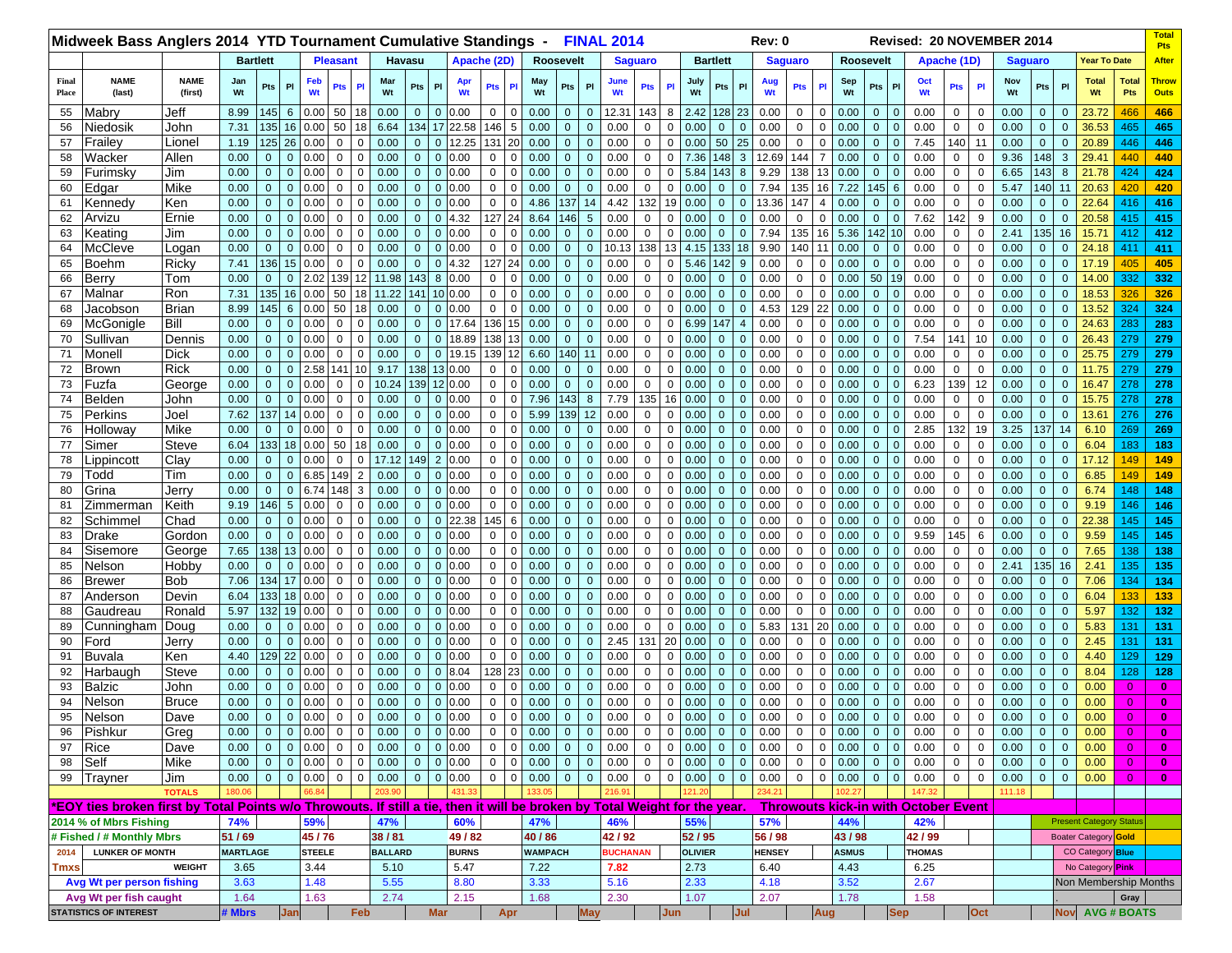|                | Midweek Bass Anglers 2014 YTD Tournament Cumulative Standings - FINAL 2014                                                                       |                        |           |                              |                           |                 |                                 |        |           |             |   |                              |           |                 |                                  |                  |                  |                                 | Rev: 0    |                |    |                  |        |                 |             |     |                 | Revised: 20 NOVEMBER 2014 |                |    |                    |                            | <b>Total</b><br><b>Pts</b>  |
|----------------|--------------------------------------------------------------------------------------------------------------------------------------------------|------------------------|-----------|------------------------------|---------------------------|-----------------|---------------------------------|--------|-----------|-------------|---|------------------------------|-----------|-----------------|----------------------------------|------------------|------------------|---------------------------------|-----------|----------------|----|------------------|--------|-----------------|-------------|-----|-----------------|---------------------------|----------------|----|--------------------|----------------------------|-----------------------------|
|                |                                                                                                                                                  |                        |           | <b>Bartlett</b>              |                           | <b>Pleasant</b> |                                 | Havasu |           | Apache (2D) |   |                              | Roosevelt |                 |                                  | <b>Saguaro</b>   |                  | <b>Bartlett</b>                 |           | <b>Saguaro</b> |    | <b>Roosevelt</b> |        |                 | Apache (1D) |     |                 |                           | <b>Saguaro</b> |    | Year To Date       |                            | <b>After</b>                |
|                |                                                                                                                                                  |                        |           |                              |                           |                 |                                 |        |           |             |   |                              |           |                 |                                  |                  |                  |                                 |           |                |    |                  |        |                 |             |     |                 |                           |                |    |                    |                            |                             |
| Final<br>Place | <b>NAME</b><br>(last)                                                                                                                            | <b>NAME</b><br>(first) | Jan<br>Wt | Pts PI                       | Feb<br>Wt                 | Pts Pl          | Mar<br>Wt                       | Pts PI | Apr<br>Wt | Pts         | P | May<br>Wt                    | Pts PI    |                 | June<br>Wt                       | <b>Pts</b>       | July<br>PI<br>Wt | Pts<br>PI                       | Aug<br>Wt | Pts            | PI | Sep<br>Wt        | Pts PI |                 | Oct         | Pts | <b>PI</b>       | Nov<br>Wt                 | Pts            | PI | <b>Total</b><br>Wt | <b>Total</b><br><b>Pts</b> | <b>Throw</b><br><b>Outs</b> |
|                | <b>Monthly Tmx Boats 2006</b>                                                                                                                    |                        | 62        | 10                           |                           |                 |                                 |        |           |             |   |                              |           | 10 <sup>1</sup> |                                  |                  |                  | 10.                             |           |                | 10 |                  |        | 14              |             |     | 13.             |                           |                | 15 | 11.73              |                            |                             |
|                | <b>Monthly Tmx Boats 2007</b>                                                                                                                    |                        | 71        | 15                           |                           |                 |                                 | 14     |           |             |   |                              |           | 20              |                                  | 22               |                  | 21.                             |           |                |    |                  |        | $\overline{14}$ |             |     | 18              |                           |                | 19 | 16.45              |                            |                             |
|                | <b>Monthly Tmx Boats 2008</b>                                                                                                                    |                        | 68        | 15                           |                           |                 |                                 | 20     |           |             |   |                              |           | 22              |                                  | 17               |                  | 15                              |           |                |    |                  |        | 14              |             |     | 19              |                           |                | 15 | 16.27              |                            |                             |
|                | <b>Monthly Tmx Boats 2009</b>                                                                                                                    |                        | 81        |                              |                           |                 |                                 |        |           |             |   |                              |           | 23              |                                  | 22               |                  | ᠈੭                              |           |                |    |                  |        | 21              |             |     | 19              |                           |                | 22 | 20.55              |                            |                             |
|                | <b>Monthly Tmx Boats 2010</b>                                                                                                                    |                        | 85        | 22                           |                           |                 |                                 | 24     |           |             |   |                              |           | 22              |                                  | 15 <sub>15</sub> |                  | 13 <sup>°</sup>                 |           |                |    |                  |        | 13              |             |     | 19              |                           |                | 22 | 19.00              |                            |                             |
|                | <b>Monthly Tmx Boats 2011</b>                                                                                                                    |                        | 89        | 23                           |                           |                 |                                 |        |           |             |   |                              |           | 27              |                                  | 17 <sup>2</sup>  |                  | 14 <sup>°</sup>                 |           |                | 18 |                  |        | 16              |             |     | 23              |                           |                | 21 | 20.45              |                            |                             |
|                | <b>Monthly Tmx Boats 2012</b>                                                                                                                    |                        | 73        | 27                           |                           |                 |                                 | 22     |           |             |   |                              |           | 23              |                                  | 18               |                  | 18                              |           |                |    |                  |        | 24              |             |     | 20              |                           |                | 17 | 21.45              |                            |                             |
|                | <b>Monthly Tmx Boats 2013</b>                                                                                                                    |                        | 77        | 14                           |                           |                 |                                 | 21     |           |             |   |                              |           | 21              |                                  | 13               |                  | 20.                             |           |                | 19 |                  |        | 19              |             |     | 12 <sup>°</sup> |                           |                | 20 | 18.00<br>22.55     |                            |                             |
|                | <b>Monthly Tmx Boats 2014</b><br>History - End of Year Awards - Awards presented for the first time in 2006 at awards dinner on January 10, 2007 |                        | 69        | 26                           |                           |                 |                                 |        |           |             |   |                              |           |                 |                                  | 21               |                  | 26                              |           |                |    |                  |        | 19              |             |     | 21.             |                           |                | 21 |                    |                            |                             |
| <b>2006</b>    | <b>Angler of the Year</b>                                                                                                                        |                        |           | PI                           | <b>Boater of the Year</b> |                 |                                 |        |           | PI.         |   | Non Boater of the Year       |           |                 |                                  |                  |                  | <b>Lunker of the Year</b>       |           |                |    |                  |        |                 |             |     |                 |                           |                |    |                    |                            |                             |
|                | Terry Tassin (Points 1322)                                                                                                                       |                        |           | $\mathbf{1}$                 |                           |                 | Terry Tassin [Points 1322]      |        |           |             |   |                              |           |                 | Lionel Frailey (Pts 1312)        | <b>WN</b>        |                  | <b>Steve Plimley</b>            |           |                |    |                  |        |                 |             |     |                 |                           |                |    |                    |                            |                             |
|                | At Dinner on 10 Jan 2007                                                                                                                         |                        |           |                              |                           |                 |                                 |        |           |             |   |                              |           |                 |                                  | Wt               |                  | 6.80 lb                         |           |                |    |                  |        |                 |             |     |                 |                           |                |    |                    |                            |                             |
|                | <b>TOTAL ATTENDING: 44</b>                                                                                                                       |                        |           |                              |                           |                 |                                 |        |           |             |   |                              |           |                 |                                  | Lake             |                  | Pleasant - April 2006           |           |                |    |                  |        |                 |             |     |                 |                           |                |    |                    |                            |                             |
|                |                                                                                                                                                  |                        |           |                              |                           |                 |                                 |        |           |             |   |                              |           |                 |                                  |                  |                  |                                 |           |                |    |                  |        |                 |             |     |                 |                           |                |    |                    |                            |                             |
| 2007           | <b>Angler of the Year</b>                                                                                                                        |                        |           | PI                           | <b>Boater of the Year</b> |                 |                                 |        |           | <b>PI</b>   |   | Non Boater of the Year       |           |                 |                                  |                  |                  | <b>Lunker of the Year</b>       |           |                |    |                  |        |                 |             |     |                 |                           |                |    |                    |                            |                             |
|                | Terry Tassin (Points 1165)                                                                                                                       |                        |           |                              |                           |                 | Terry Tassin [Points 1165]      |        |           |             |   | Tim Wood (Pts 1161)          |           |                 |                                  | <b>WN</b>        |                  | <b>Tim Wood</b>                 |           |                |    |                  |        |                 |             |     |                 |                           |                |    |                    |                            |                             |
|                | At Dinner on 9 Jan 2008                                                                                                                          |                        |           |                              |                           |                 |                                 |        |           |             |   |                              |           |                 |                                  | Wt               |                  | 6.90 lb                         |           |                |    |                  |        |                 |             |     |                 |                           |                |    |                    |                            |                             |
|                | <b>TOTAL ATTENDING: 56</b>                                                                                                                       |                        |           |                              |                           |                 |                                 |        |           |             |   |                              |           |                 |                                  | Lake             |                  | Pleasant - July 2007            |           |                |    |                  |        |                 |             |     |                 |                           |                |    |                    |                            |                             |
|                |                                                                                                                                                  |                        |           |                              |                           |                 |                                 |        |           |             |   |                              |           |                 |                                  |                  |                  |                                 |           |                |    |                  |        |                 |             |     |                 |                           |                |    |                    |                            |                             |
| 2008           | <b>Angler of the Year</b>                                                                                                                        |                        |           | PI                           | <b>Boater of the Year</b> |                 |                                 |        |           | PI.         |   | Non Boater of the Year       |           |                 |                                  |                  |                  | <b>Lunker of the Year</b>       |           |                |    |                  |        |                 |             |     |                 |                           |                |    |                    |                            |                             |
|                | <b>Steve Cook ( Points 1176)</b>                                                                                                                 |                        |           |                              |                           |                 | Lew Southard [Points 1169]      |        |           |             |   |                              |           |                 | Steve Cook [Points 1176] WN      |                  |                  | <b>Lewis (Lew) Southard</b>     |           |                |    |                  |        |                 |             |     |                 |                           |                |    |                    |                            |                             |
|                | At Dinner on 14 Jan 2009                                                                                                                         |                        |           | $\overline{2}$               |                           |                 | Mike Richter [Points 1160]      |        |           |             |   |                              |           |                 | 2 Charlie Ferrell [Pts 1151]     | Wt               |                  | 6.12 lb                         |           |                |    |                  |        |                 |             |     |                 |                           |                |    |                    |                            |                             |
|                | <b>TOTAL ATTENDING: 60</b>                                                                                                                       |                        |           | 3                            |                           |                 | <b>Rick Brown [Points 1159]</b> |        |           |             |   | Mark Durben [Pts1140]        |           |                 |                                  | Lake             |                  | Alamo - April 2008              |           |                |    |                  |        |                 |             |     |                 |                           |                |    |                    |                            |                             |
|                |                                                                                                                                                  |                        |           |                              |                           |                 |                                 |        |           |             |   |                              |           |                 |                                  |                  |                  |                                 |           |                |    |                  |        |                 |             |     |                 |                           |                |    |                    |                            |                             |
| 2009           | <b>Angler of the Year</b>                                                                                                                        |                        |           | PI                           | <b>Boater of the Year</b> |                 |                                 |        |           | PL          |   | Non Boater of the Year       |           |                 |                                  |                  |                  | <b>Lunker of the Year</b>       |           |                |    |                  |        |                 |             |     |                 |                           |                |    |                    |                            |                             |
|                | Mike Richter (Points 1313)                                                                                                                       |                        |           |                              |                           |                 | <b>Rick Brown [Points 1313]</b> |        |           |             |   |                              |           |                 | <b>Howard Thomas [Pts1303 WN</b> |                  |                  | <b>Jamie Shaw</b>               |           |                |    |                  |        |                 |             |     |                 |                           |                |    |                    |                            |                             |
|                | At Dinner on 13 Jan 2010                                                                                                                         |                        |           | 2 Lew Southard {Points 1303  |                           |                 |                                 |        |           |             |   | 2   Sean Ballard [Pts 1287]  |           |                 |                                  | Wt               |                  | 7.46 lb                         |           |                |    |                  |        |                 |             |     |                 |                           |                |    |                    |                            |                             |
|                | <b>TOTAL ATTENDING: 80</b>                                                                                                                       |                        |           | 3                            |                           |                 | Richie Rojas {Points 1289]      |        |           |             |   | 3 Pete Kirberg [Pts 1286]    |           |                 |                                  | _ake             |                  | Pleasant - June 2009            |           |                |    |                  |        |                 |             |     |                 |                           |                |    |                    |                            |                             |
|                |                                                                                                                                                  |                        |           |                              |                           |                 |                                 |        |           |             |   |                              |           |                 |                                  |                  |                  |                                 |           |                |    |                  |        |                 |             |     |                 |                           |                |    |                    |                            |                             |
| 2010           | <b>Angler of the Year</b>                                                                                                                        |                        |           | PI                           | <b>Boater of the Year</b> |                 |                                 |        |           | PL          |   | Non Boater of the Year       |           |                 |                                  |                  |                  | <b>Lunker of the Year</b>       |           |                |    |                  |        |                 |             |     |                 |                           |                |    |                    |                            |                             |
|                | Daniel Elias (Points 1315)                                                                                                                       |                        |           | $\mathbf{1}$                 | Tony Medina [1314]        |                 |                                 |        |           |             |   | <b>Butch Nessline [1311]</b> |           |                 |                                  | <b>WN</b>        |                  | Lou Hirlemann                   |           |                |    |                  |        |                 |             |     |                 |                           |                |    |                    |                            |                             |
|                | At Dinner on 12 Jan 2011                                                                                                                         |                        |           | $\overline{2}$               | Steve Cook [1310]         |                 |                                 |        |           |             |   | 2   Howard Thomas [1306]     |           |                 |                                  | Wt               |                  | 5.57 lb                         |           |                |    |                  |        |                 |             |     |                 |                           |                |    |                    |                            |                             |
|                | <b>TOTAL ATTENDING: 87</b>                                                                                                                       |                        |           |                              | Paul Cormany [1300]       |                 |                                 |        |           |             |   | 3 Gary Grimes [1296]         |           |                 |                                  | Lake             |                  | Havasu - March 2010             |           |                |    |                  |        |                 |             |     |                 |                           |                |    |                    |                            |                             |
|                |                                                                                                                                                  |                        |           |                              |                           |                 |                                 |        |           |             |   |                              |           |                 |                                  |                  |                  |                                 |           |                |    |                  |        |                 |             |     |                 |                           |                |    |                    |                            |                             |
| 2011           | <b>Angler of the Year</b>                                                                                                                        |                        |           | <b>PI</b>                    | <b>Boater of the Year</b> |                 |                                 |        |           | PI.         |   | Non Boater of the Year       |           |                 |                                  |                  |                  | <b>Lunker of the Year</b>       |           |                |    |                  |        |                 |             |     |                 |                           |                |    |                    |                            |                             |
|                | Jeff Martineau (Points 1335)                                                                                                                     |                        |           |                              | Daniel Elias [1308]       |                 |                                 |        |           |             |   | Ernie Arvizu [1310]          |           |                 |                                  | <b>WN</b>        |                  | <b>Mark Poe</b>                 |           |                |    |                  |        |                 |             |     |                 |                           |                |    |                    |                            |                             |
|                | At Dinner on 11 Jan 2012                                                                                                                         |                        |           | $\overline{2}$               | Jamie Shaw [1306]         |                 |                                 |        |           |             |   | 2 Mark Durben [1281]         |           |                 |                                  | Wt               |                  | 8.64 lb                         |           |                |    |                  |        |                 |             |     |                 |                           |                |    |                    |                            |                             |
|                | <b>TOTAL ATTENDING: 82</b>                                                                                                                       |                        |           | 3 Paul Cormany [1289]        |                           |                 |                                 |        |           |             |   |                              |           |                 | 3 Richard Lapointe [1270] Lake   |                  |                  | Apache - May 2011               |           |                |    |                  |        |                 |             |     |                 |                           |                |    |                    |                            |                             |
|                |                                                                                                                                                  |                        |           |                              | <b>Boater of the Year</b> |                 |                                 |        |           |             |   | Non Boater of the Year       |           |                 |                                  |                  |                  |                                 |           |                |    |                  |        |                 |             |     |                 |                           |                |    |                    |                            |                             |
| 2012           | <b>Angler of the Year</b>                                                                                                                        |                        |           | <b>PI</b>                    |                           |                 |                                 |        |           | PI          |   |                              |           |                 |                                  |                  |                  | <b>Lunker of the Year</b>       |           |                |    |                  |        |                 |             |     |                 |                           |                |    |                    |                            |                             |
|                | Paul Cormany (1324 Points)<br>At Dinner on 9 Jan 2013                                                                                            |                        |           | 2 Neil Burns [1314 Points]   |                           |                 | Rick Brown [1315 Points]        |        |           |             |   | Ken Buvala [1277 Pts ]       |           |                 | 2 Sean Ballard [1271 Pts ]       | <b>WN</b><br>Wt  |                  | <b>Paul Cormany</b><br>11.34 lb |           |                |    |                  |        |                 |             |     |                 |                           |                |    |                    |                            |                             |
|                | <b>TOTAL ATTENDING: 70</b>                                                                                                                       |                        |           | 3 Tony Medina [1298 Points ] |                           |                 |                                 |        |           |             |   | 3 John Milkint [1269 Pts]    |           |                 |                                  | Lake             |                  | Roosevelt - February 2012       |           |                |    |                  |        |                 |             |     |                 |                           |                |    |                    |                            |                             |
|                |                                                                                                                                                  |                        |           |                              |                           |                 |                                 |        |           |             |   |                              |           |                 |                                  |                  |                  |                                 |           |                |    |                  |        |                 |             |     |                 |                           |                |    |                    |                            |                             |
| 2013           | <b>Angler of the Year</b>                                                                                                                        |                        |           | <b>PI</b>                    | <b>Boater of the Year</b> |                 |                                 |        |           | PI I        |   | <b>Co-Angler of the Year</b> |           |                 |                                  |                  |                  | <b>Lunker of the Year</b>       |           |                |    |                  |        |                 |             |     |                 |                           |                |    |                    |                            |                             |
|                | Paul Cormany (1322 Points)                                                                                                                       |                        |           |                              | Jerry Askam [1311]        |                 |                                 |        |           |             |   | Gary Martlage [1304]         |           |                 |                                  | <b>WN</b>        |                  | <b>Jeff Mabry</b>               |           |                |    |                  |        |                 |             |     |                 |                           |                |    |                    |                            |                             |
|                | At Dinner on 8 Jan 2014                                                                                                                          |                        |           | 2 Mike Edgar [1295]          |                           |                 |                                 |        |           |             |   | 2 Mark Royal [1294]          |           |                 |                                  | Wt               |                  | 8.34 lb                         |           |                |    |                  |        |                 |             |     |                 |                           |                |    |                    |                            |                             |
|                | <b>TOTAL ATTENDING: 69</b>                                                                                                                       |                        |           | 3 Jeff Mason [1294]          |                           |                 |                                 |        |           |             |   | 3 John Milkint [1287]        |           |                 |                                  | Lake             |                  | Apache - May 2013               |           |                |    |                  |        |                 |             |     |                 |                           |                |    |                    |                            |                             |
|                |                                                                                                                                                  |                        |           |                              |                           |                 |                                 |        |           |             |   |                              |           |                 |                                  |                  |                  |                                 |           |                |    |                  |        |                 |             |     |                 |                           |                |    |                    |                            |                             |
| 2014           | <b>Angler of the Year</b>                                                                                                                        |                        |           | PI I                         | <b>Boater of the Year</b> |                 |                                 |        |           |             |   | PI Co-Angler of the Year     |           |                 |                                  |                  |                  | <b>Lunker of the Year</b>       |           |                |    |                  |        |                 |             |     |                 |                           |                |    |                    |                            |                             |
|                | Lou Hirlemann (1323 Points)                                                                                                                      |                        |           |                              |                           |                 | Gary Martlage [1315 Points]     |        |           |             |   | Sean Ballard [1297 Pts]      |           |                 |                                  | <b>WN</b>        |                  | <b>Jim Buchanan</b>             |           |                |    |                  |        |                 |             |     |                 |                           |                |    |                    |                            |                             |
|                | At Dinner on 14 Jan 2015                                                                                                                         |                        |           | 2 Gary Grimes [1314 Points]  |                           |                 |                                 |        |           | 2           |   | Mark Royal [1292 Pts ]       |           |                 |                                  | Wt               |                  | 7.82 lb                         |           |                |    |                  |        |                 |             |     |                 |                           |                |    |                    |                            |                             |
|                | <b>TOTAL ATTENDING: ??</b>                                                                                                                       |                        |           | 3 Richie Rojas [1273 Points] |                           |                 |                                 |        |           |             |   | 3 Tom Savage [1264 Pts ]     |           |                 |                                  | Lake             |                  | Saguaro - June 2014             |           |                |    |                  |        |                 |             |     |                 |                           |                |    |                    |                            |                             |
|                |                                                                                                                                                  |                        |           |                              |                           |                 |                                 |        |           |             |   |                              |           |                 |                                  |                  |                  |                                 |           |                |    |                  |        |                 |             |     |                 |                           |                |    |                    |                            |                             |